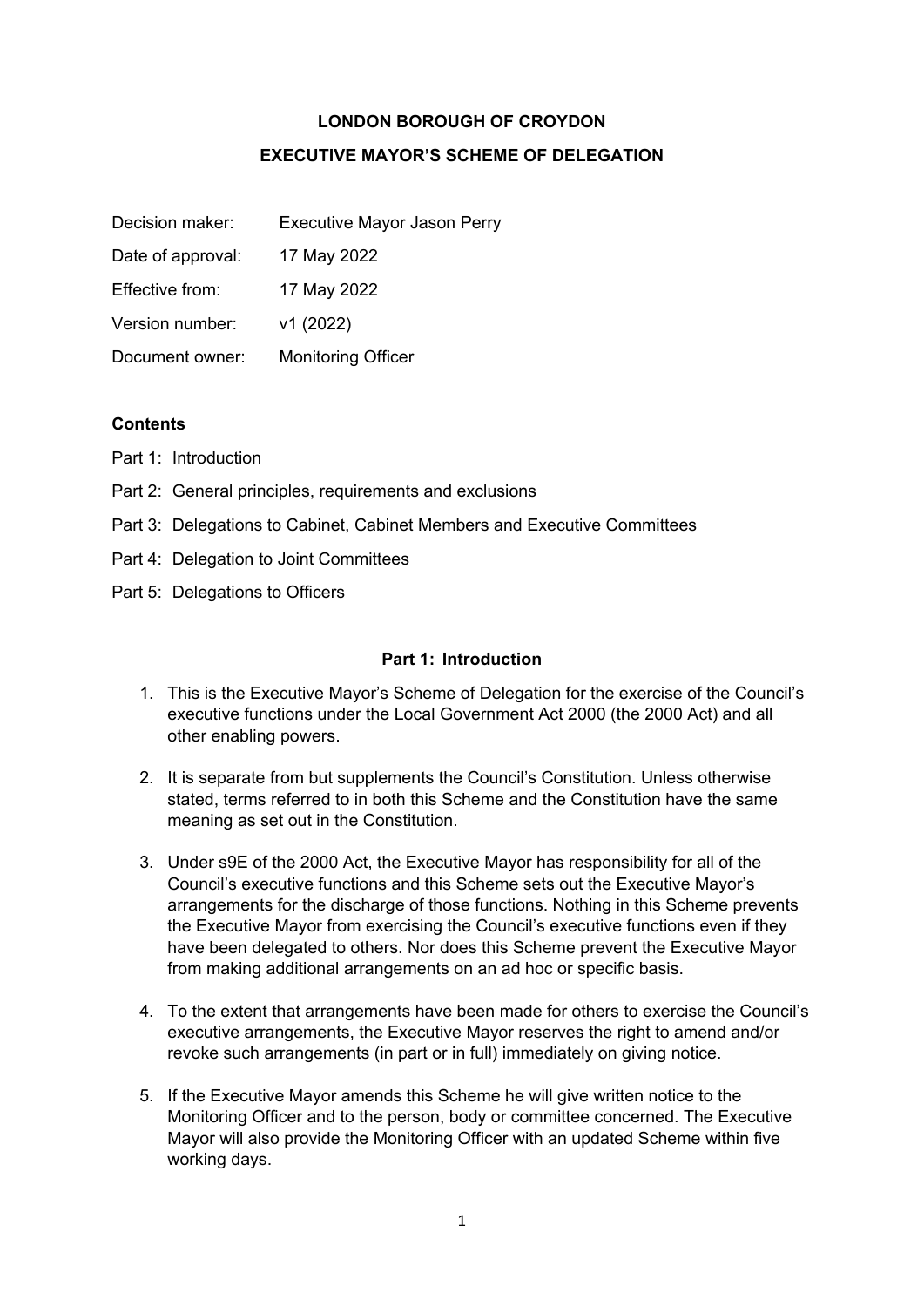6. This Scheme will be kept under review and is available for inspection and published on the Council's website.

#### **Part 2 General principles, requirements and exclusions**

- 7. The exercise of the Council's executive functions, either by the Executive Mayor personally or by others in accordance with this Scheme, must be in accordance with legal and Council requirements, including but limited to:
	- a) The law (including case law and public law principles);
	- b) The Constitution (in particular, Part 3 Responsibility for Functions; Part 4B Access to Information Procedure Rules (in particular, the key decision and decision recording requirements including reasons); Part 4C – Budget and Policy Framework Procedure Rules); Part 4D - Executive Procedure rules (in particular, for substantive decision making by the Executive Mayor to be in the presence of officers); Part 4E (in particular the rules on call-in); Part 4G – Delegations to Corporate Directors – Decision Making Procedure Rules; Part 4H – Financial Regulations; Part 4I – Tenders and Contracts Regulations; Part 5A - Decision Making Protocol (in particular, the requirement for a written report including financial, legal, equalities and other relevant implications) and Part 5I – Members' Code of Conduct;
	- c) Specific statutory and constitutional requirements on property transactions;
	- d) The approval of the Director of Legal Services in respect of legal proceedings and the use of external legal services;
	- e) All other Council policies and procedures;
	- f) Council values and objectives;
	- g) Financial prudence, value for money and good governance considerations;
	- h) Consultation or engagement as appropriate or required; and
	- i) Rules on interests in particular: conflict of interests, bias, pre-determination and the principles of conduct in public life.

# **Part 3 Delegations to Cabinet, Cabinet Members and Executive Committees**

- 8. The Executive Mayor has not delegated any executive functions to the Cabinet or to individual Cabinet Members. Further, no cabinet or executive committees have been established by the Executive Mayor.
- 9. The Executive Mayor's Cabinet will comprise of the following members and portfolios: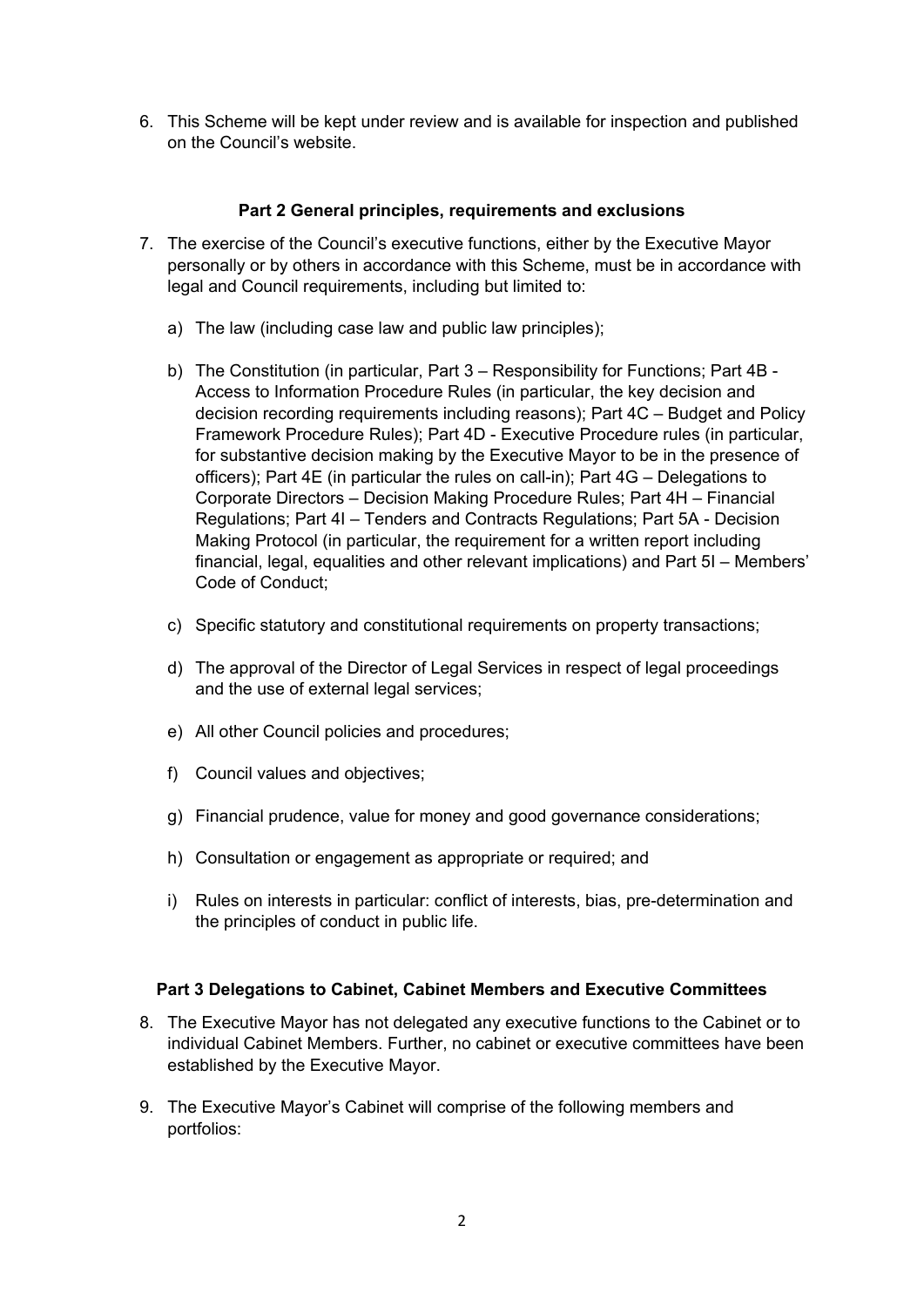| <b>Name of Member</b>     | <b>Portfolio</b>                                           |
|---------------------------|------------------------------------------------------------|
| Cllr Lynne Hale           | <b>Statutory Deputy Mayor and Cabinet Member for Homes</b> |
| Cllr Jason                |                                                            |
| Cummings                  | <b>Cabinet Member for Finance</b>                          |
| <b>Cllr Maria Gatland</b> | Cabinet Member for Children and Young People               |
| <b>Cllr Yvette Hopley</b> | Cabinet Member for Health and Adult Social Care            |
| Cllr Ola Kolade           | <b>Cabinet Member for Community Safety</b>                 |
| <b>Cllr Jeet Bains</b>    | Cabinet Member for Planning and Regeneration               |
| <b>Cllr Scott Roche</b>   | <b>Cabinet Member for Streets and Environment</b>          |
| <b>Cllr Andy Stranack</b> | <b>Cabinet Member for Communities and Culture</b>          |

- 10. If for any reason the Executive Mayor is unable to act, the Statutory Deputy Mayor can act in his place and exercise all of his executive powers.
- 11. The role of Cabinet will be to inform and assist the exercise of the Executive Mayor's executive decision making powers whenever, at the Executive Mayor's discretion, an item is referred to a Cabinet meeting for discussion prior to a decision being taken. Cabinet's proceedings will be regulated by the Executive Procedure Rules in Part 4D of the Constitution.
- 12. As soon as practical in each municipal year the Executive Mayor will seek to establish a programme of business for the remainder of the year to the extent that it is possible to do so and will publish all planned executive decisions on the corporate forward plan. Items for decisions by the Executive Mayor 'in Cabinet' will be indicated on the corporate forward plan but may also be scheduled or rescheduled as necessary during the course of the year.

#### **Part 4 Delegation to Joint Committees**

13. The Executive Mayor confirms the Council's existing joint committee arrangements relating to the exercise of the Council's executive functions as recorded in Part 2 of the Constitution (in particular, Schedule 1 to Article 11).

#### **Part 5 Delegations to Officers**

- 14. References in this Scheme to 'officer' or 'officers' include permanent, contract, or temporary staff working for the Council. Unless expressly and clearly stated to the contrary, delegations are not personal and instead relate to the post current at the time and any successor post and can be undertaken on any interim, acting up or deputising basis.
- 15. The Executive Mayor confirms all officer general delegations set out in the Constitution and all other specific and on-going delegations relating to an executive function of the Council which have been conferred upon officers from time to time.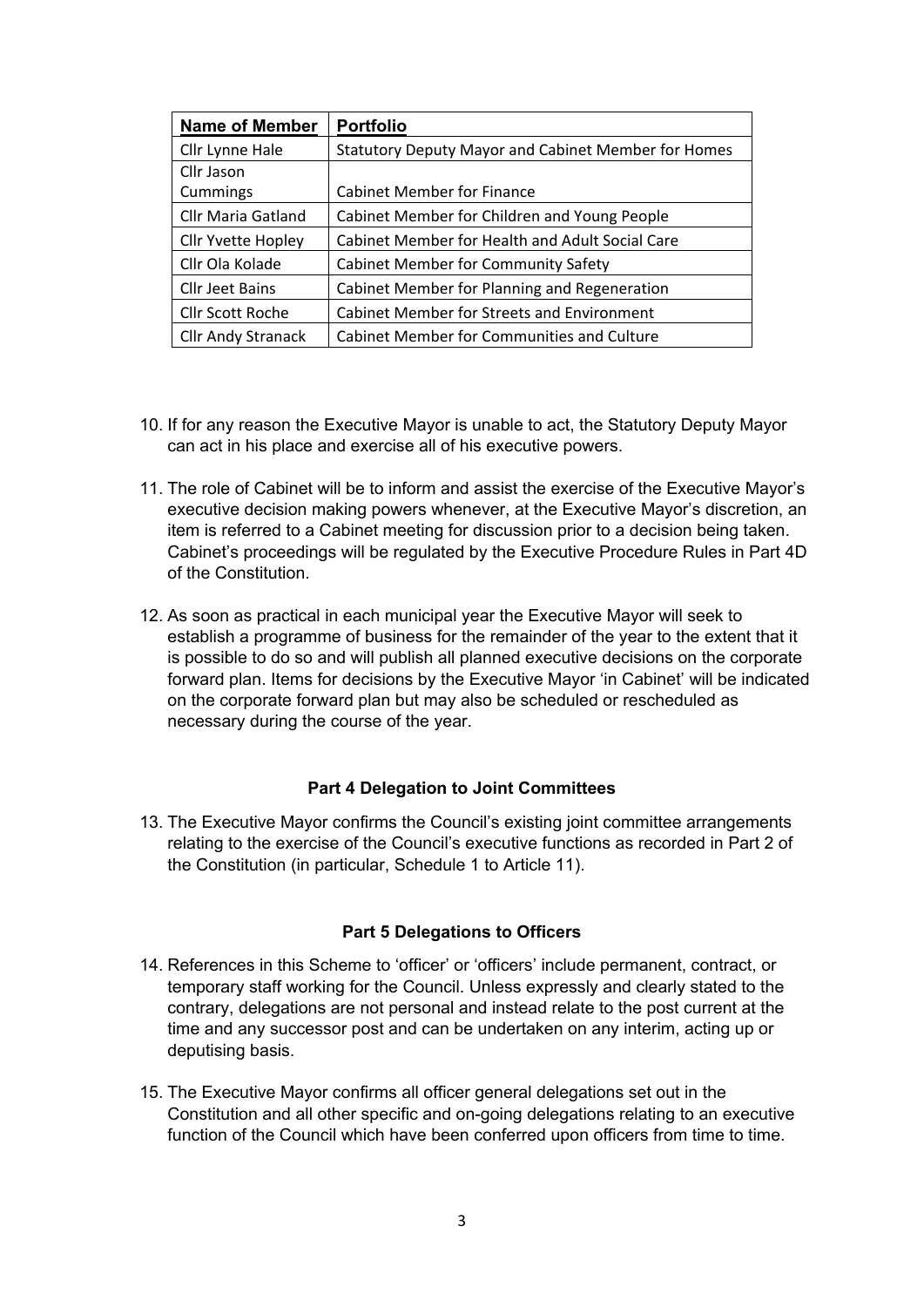- 16. This includes the Chief Executive's emergency or extreme urgency powers as follows: the Chief Executive may exercise any executive function in cases of emergency or extreme urgency whether or not reserved to the Executive Mayor, subject to complying with any statutory requirements and following the exercise of such power will provide a written report to the Executive Mayor setting out the decision taken and the reason for it including the reasons for emergency or extreme urgency.
- 17. Unless specifically reserved by the Executive Mayor, the Chief Executive and Corporate Directors may make all non-key decisions relating to the discharge of the functions and services under their management. In addition, they may make all decisions which are calculated to facilitate, or are conducive or incidental to the discharge of such delegated functions and services.
- 18. The law and Constitution permitting, the Chief Executive, may exercise any function of the Council not reserved for a member decision and may delegate any such decision to any other officer.
- 19. The law and Constitution permitting, Corporate Directors may exercise any function of the Council not reserved for a member decision falling within their directorate and may delegate any such function to an officer within their directorate.
- 20. The exercise of executive functions by officers is not only subject to Part 2 of this Scheme in general but also the following specific requirements and considerations:
	- a) If in doubt, the advice of the Monitoring Officer (or their nominee) must be obtained on whether a decision is a key decision or not.
	- b) As a further safeguard and as set out in the Access to Information Rules, the Scrutiny and Overview Committee can require a decision maker to submit a report to Full Council explaining their reasons for concluding that a decision was not a key decision.
	- c) Where it is considered that in exercising a delegated power or duty a departure in policy, procedure or a significant change in financial practice is likely to be involved, officers must consult with the Director of Legal Services and/or the Corporate Director, Resources as appropriate, who shall, if necessary, refer the matter to the Executive Mayor or the Executive Mayor in Cabinet.
	- d) Where any function is delegated to an officer, that officer may choose not to exercise that function and may instead refer that matter to the Mayor or the Mayor in Cabinet, as appropriate, with the agreement of the appropriate Corporate Director. The criteria that officers may have to consider when determining whether to exercise a function could include-
		- I. Whether the decision may incur a significant social, economic reputational or environmental risk.
		- II. The likely extent of the impact of the decision both within and outside of the borough.